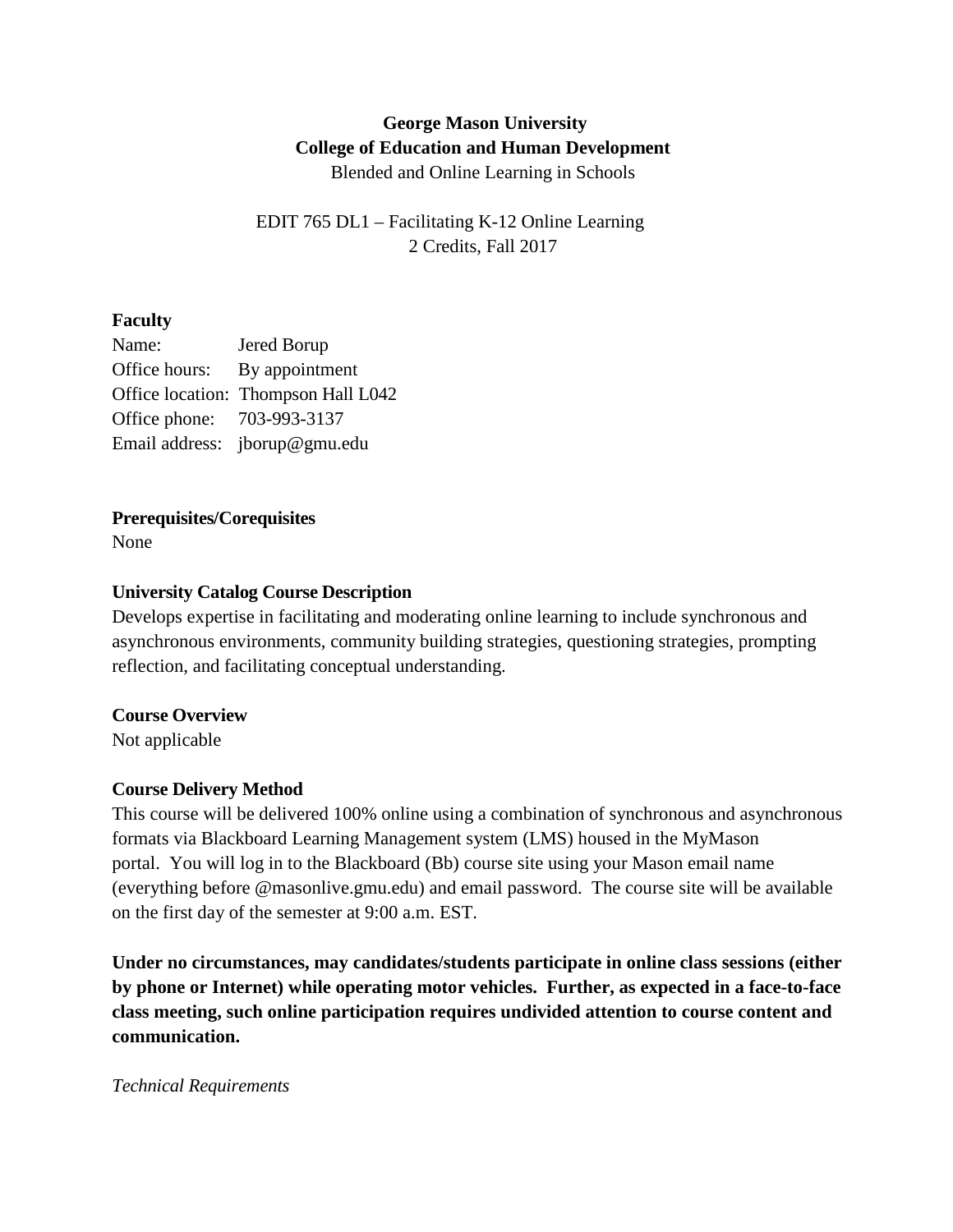To participate in this course, students will need to satisfy the following technical requirements:

- High-speed Internet access with a standard up-to-date browser, either Internet Explorer or Mozilla Firefox is required (note: Opera and Safari are not compatible with Blackboard).
- Students must maintain consistent and reliable access to their GMU email and Blackboard, as these are the official methods of communication for this course.
- Students will need a webcam with microphone
- Students may be asked to create logins and passwords on supplemental websites and/or to download trial software to their computer or tablet as part of course requirements.

# *Expectations*

- Course Week: Each week activities will start on Monday at 9:00 a.m. and end on Sunday at 11:59 p.m. Synchronous class activities will also be scheduled during that time based on student and instructor availability.
- Log-in Frequency:

Students must actively check the course Blackboard site and their GMU email for communications from the instructor, class discussions, and/or access to course materials multiple times per week. In addition, students must attend all synchronous meetings. Participation: Students are expected to actively engage in all course activities throughout the semester, which includes viewing all course materials, completing course activities and assignments, participating in course discussions and group interactions, and synchronous group meetings.

- Technical Competence: Students are expected to demonstrate competence in the use of all course technology. Students who are struggling with technical components of the course are expected to seek assistance from the instructor and/or College or University technical services.
- Technical Issues: Students should anticipate some technical difficulties during the semester and should, therefore, budget their time accordingly. Late work will not be accepted based on individual technical issues.
- Workload: Please be aware that this course is **not** self-paced. Students are expected to meet *specific deadlines* and *due dates* listed in the **Class Schedule** section of this syllabus. It is the student's responsibility to keep track of the weekly course schedule of topics, readings, activities and assignments due.
- Instructor Support: Students may schedule a one-on-one meeting to discuss course requirements, content or other course-related issues. Those unable to come to a Mason campus can meet with the instructor via telephone or web conference. Students should email the instructor to schedule a one-on-one session, including their preferred meeting method and suggested dates/times.
- Netiquette: The course environment is a collaborative space. Experience shows that even an innocent remark typed in the online environment can be misconstrued. Students must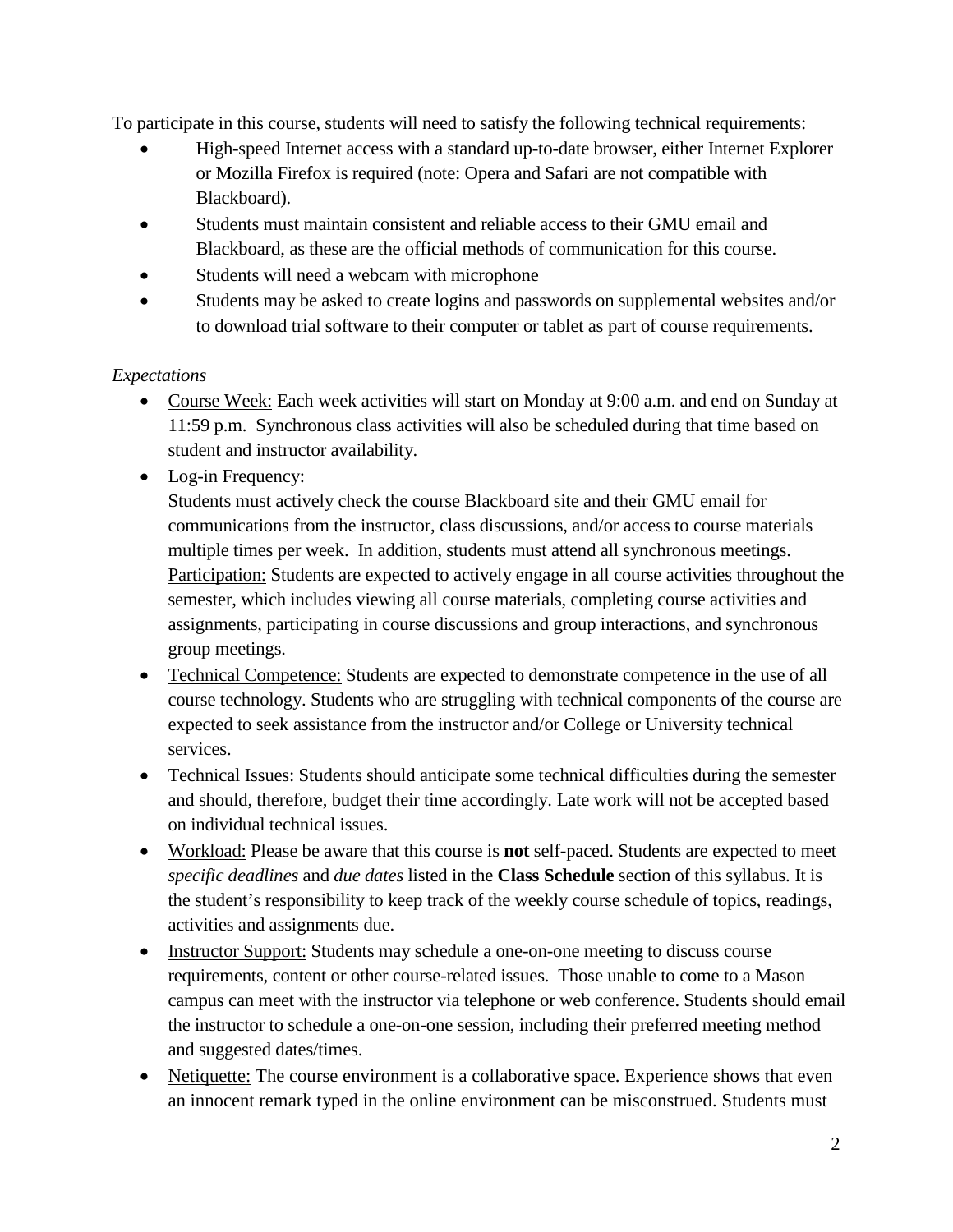always re-read their responses carefully before posting them, so as others do not consider them as personal offenses. *Be positive in your approach with others and diplomatic in selecting your words.* Remember that you are not competing with classmates, but sharing information and learning from others. All faculty are similarly expected to be respectful in all communications.

• Accommodations: Online learners who require effective accommodations to insure accessibility must be registered with George Mason University Disability Services.

# **Learner Outcomes or Objectives**

This course is designed to enable students to do the following:

- 1. Distinguish between asynchronous and synchronous communication in online K12 learning environments,
- 2. Facilitate K12 online group discussions using a variety of online tools,
- 3. Demonstrate knowledge of and ability to implement online community building strategies in K12 online environments,
- 4. Demonstrate knowledge of and ability to implement online questioning strategies in K12 online environments,
- 5. Demonstrate knowledge of and ability to implement online strategies for reflection in K12 online environments, and
- 6. Demonstrate knowledge of and ability to implement online strategies to facilitate conceptual understanding in K12 online environments.

# **Professional Standards**

This course is aligned with the International Association for K12 Online Learning's (iNACOL) (2010) National Standards for Quality Online Teaching. Standards A.4, A.5, A.6, J.1, and J.2 are covered by the program prerequisite for licensure. The full list and description of standards can be accessed at

http://www.inacol.org/research/nationalstandards/iNACOL\_TeachingStandardsv2.pdf.

Upon completion of this course, students will have met the following professional standards:

Standard A The online teacher knows the primary concepts and structures of effective online instruction and is able to create learning experiences to enable student success. (A.1)

Standard B The online teacher understands and is able to use a range of technologies, both existing and emerging, that effectively support student learning and engagement in the online environment. (B.4, B.5)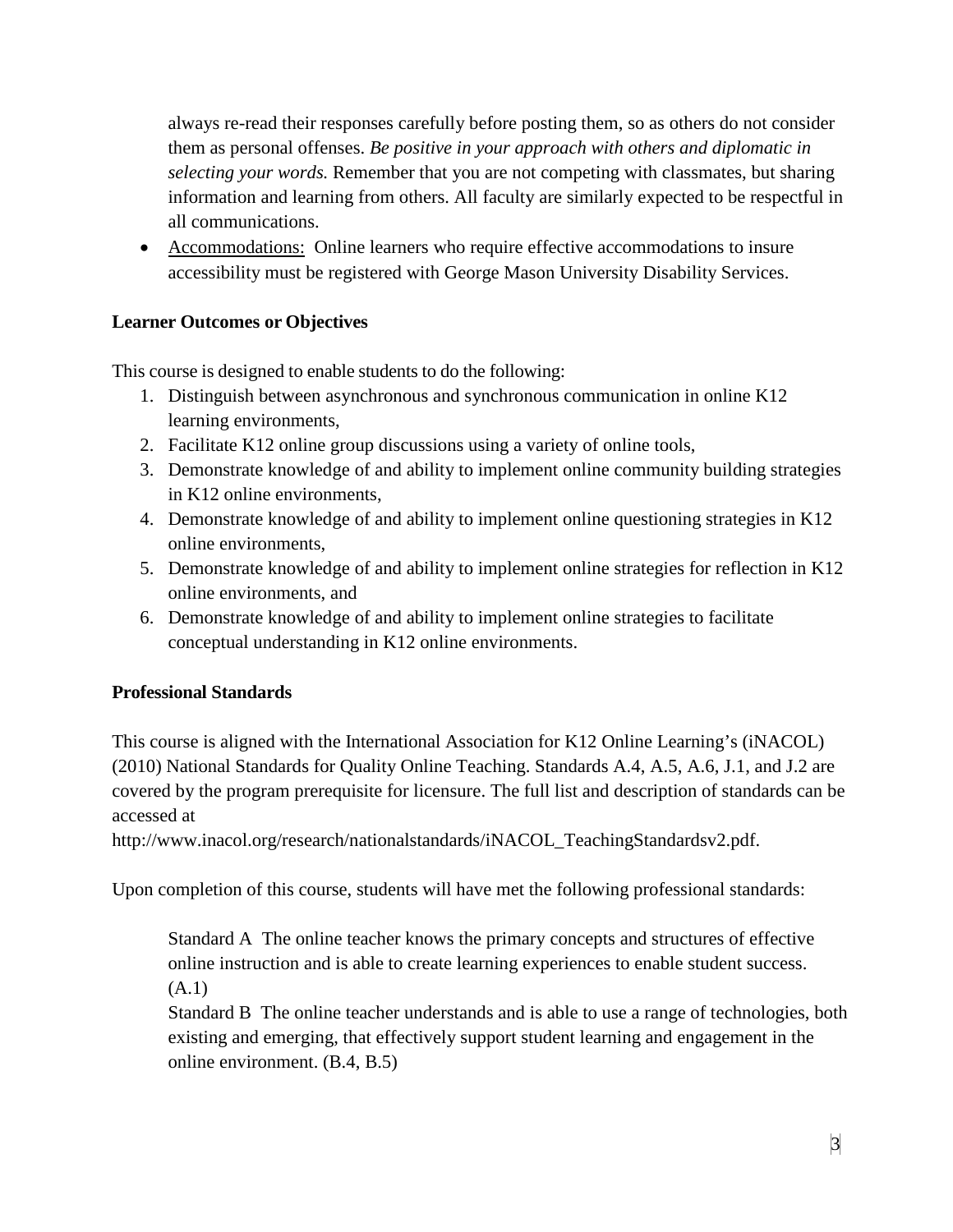Standard C The online teacher plans, designs, and incorporates strategies to encourage active learning, application, interaction, participation, and collaboration in the online environment. (C.2, C.3, C.4, C.6, C.8)

Standard I The online teacher demonstrates competency in using data from assessments and other data sources to modify content and to guide student learning. . (I.1, I.2, I.3, I.4, I.5, I.6, I.7, I.8, I.9, I.10, I.11, I.12, I.13)

Standard K The online teacher arranges media and content to help students and teachers transfer knowledge most effectively in the online environment. (K.1, K.2)

# **Required Texts**

Peddiwell, A. (2004). *The Saber-Tooth Curriculum, Classic Edition*, McGraw-Hill

Robinson, K. & Aronica, L. (2016) *Creative Schools: The Grassroots Revolution That's Transforming Education*, Penguin Books, New York, NY.

# **Course Performance Evaluation**

Students are expected to submit all assignments on time in the manner outlined by the instructor (e.g., Blackboard, Tk20).

#### • **Assignments and Examinations**

| <b>Assignment</b>                                       | <b>Point Value</b> |
|---------------------------------------------------------|--------------------|
| Saber-Tooth Curriculum reading guide                    |                    |
| <i>Creative Schools</i> argumentation graphic organizer | 10                 |
| Narrated Prezi Presentation                             |                    |
| Online discussions and meetings                         | 3 each             |
| <b>Facilitator Handbook</b>                             |                    |

# • **Grading Policies**

# *Mastery Learning Approach*

In this course we take a mastery learning approach to the assignments. This is how it will work:

- The criteria for completing the assignments will be clearly spelled out.
- The instructor will evaluate your work and provide qualitative feedback on your assignments.
- If you have adequately completed all of the criteria you will receive full credit on the assignment.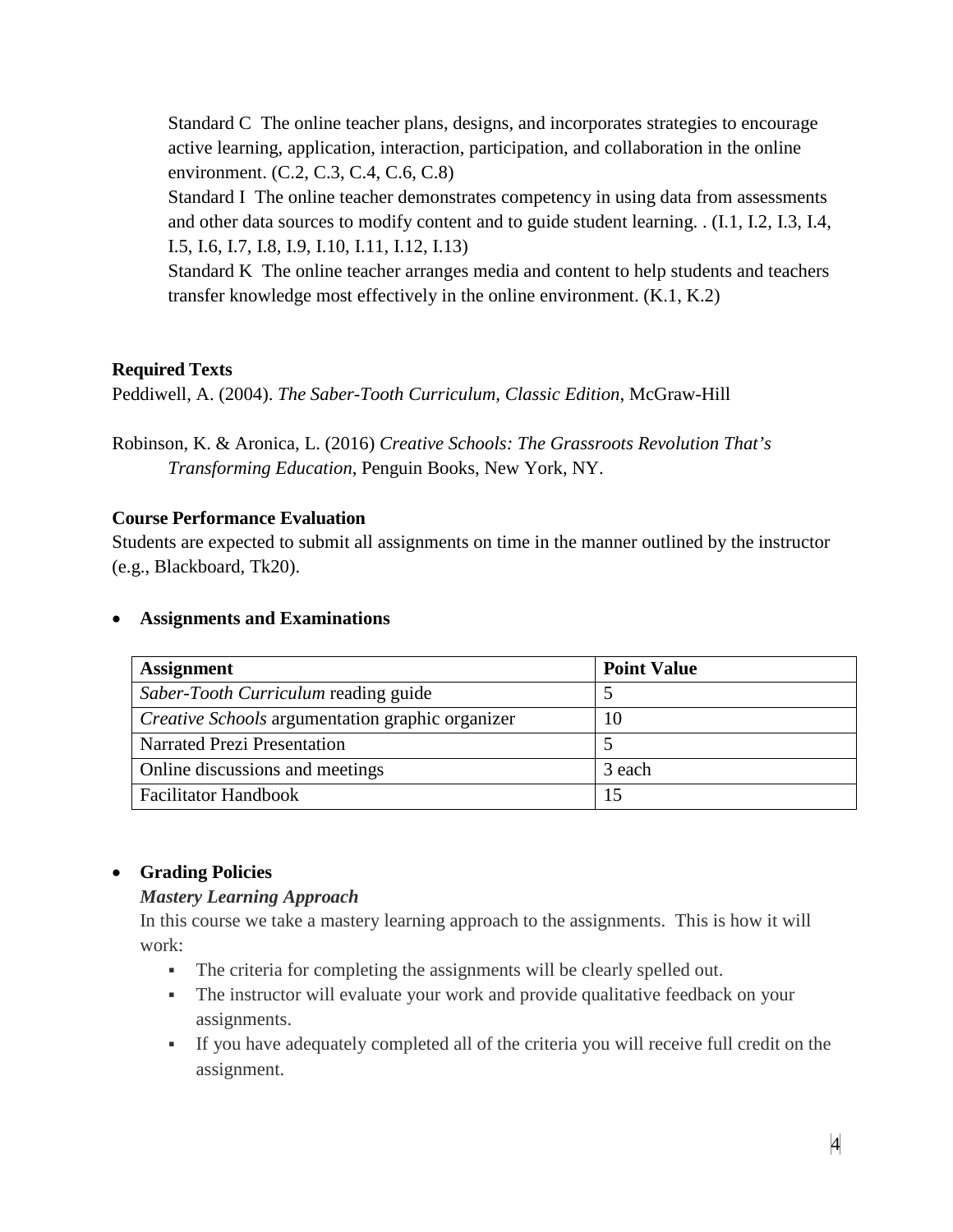- If you have not adequately completed all of the criteria, the assignment will be returned and you will be subject to late points until all of the criteria are complete.
- You must complete ALL assignments to get a passing grade.

#### *Grading scale*

| Grade        | <b>Grade Percentage Range</b> |
|--------------|-------------------------------|
|              | 94-100                        |
| А-           | 90-93                         |
| $B+$         | 87-89                         |
| B            | 84-86                         |
| B-           | 80-83                         |
| $\mathsf{C}$ | 70-79                         |
|              | 0-69                          |

#### **Late Work**

Students are expected to complete and electronically submit all assignments prior to 11:59 p.m. on the last day of the module as indicated on the course calendar. All assignments— EXCEPT for peer reviews—can be submitted late but a minimum 20% late penalty will be assessed for work submitted after the assignment deadline. Work that is submitted over a week late will receive an additional 20% penalty for each additional week late. No late work is accepted after the final assignment's due date.

#### **Professional Dispositions**

Students are expected to exhibit professional behaviors and dispositions at alltimes.

# **Core Values Commitment**

The College of Education and Human Development is committed to collaboration, ethical leadership, innovation, research-based practice, and social justice. Students are expected to adhere to these principles: [http://cehd.gmu.edu/values/.](http://cehd.gmu.edu/values/)

#### **GMU Policies and Resources for Students**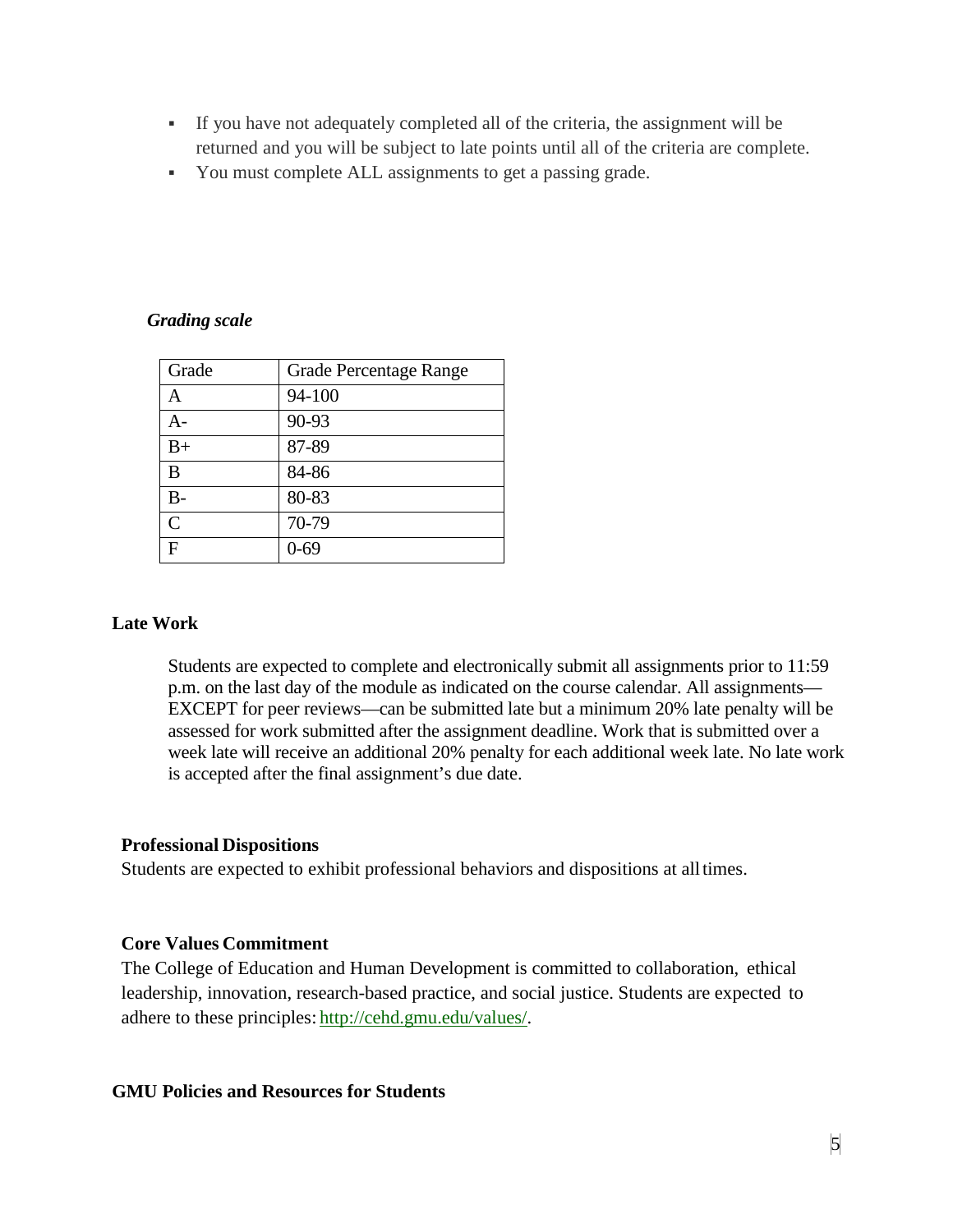# *Policies*

- Students must adhere to the guidelines of the Mason Honor Code (see [http://oai.gmu.edu/the](http://oai.gmu.edu/the-mason-honor-code/)[mason-honor-code/\)](http://oai.gmu.edu/the-mason-honor-code/).
- Students must follow the university policy for Responsible Use of Computing (see [http://universitypolicy.gmu.edu/policies/responsible-use-of-computing/\)](http://universitypolicy.gmu.edu/policies/responsible-use-of-computing/).
- Students are responsible for the content of university communications sent to their Mason email account and are required to activate their account and check it regularly. All communication from the university, college, school, and program will be sent to students **solely** through their Mason email account.
- Students with disabilities who seek accommodations in a course must be registered with George Mason University Disability Services. Approved accommodations will begin at the time the written letter from Disability Services is received by the instructor (see [http://ods.gmu.edu/\)](http://ods.gmu.edu/).
- Students must follow the university policy stating that all sound emitting devices shall be silenced during class unless otherwise authorized by the instructor.

# *Campus Resources*

- Support for submission of assignments to Tk20 should be directed to [tk20help@gmu.edu](mailto:tk20help@gmu.edu) or [https://cehd.gmu.edu/aero/tk20.](https://cehd.gmu.edu/aero/tk20) Questions or concerns regarding use of Blackboard should be directed to [http://coursessupport.gmu.edu/.](http://coursessupport.gmu.edu/)
- For information on student support resources on campus, see <https://ctfe.gmu.edu/teaching/student-support-resources-on-campus>

**For additional information on the College of Education and Human Development, please visit our website** <https://cehd.gmu.edu/students/>**.**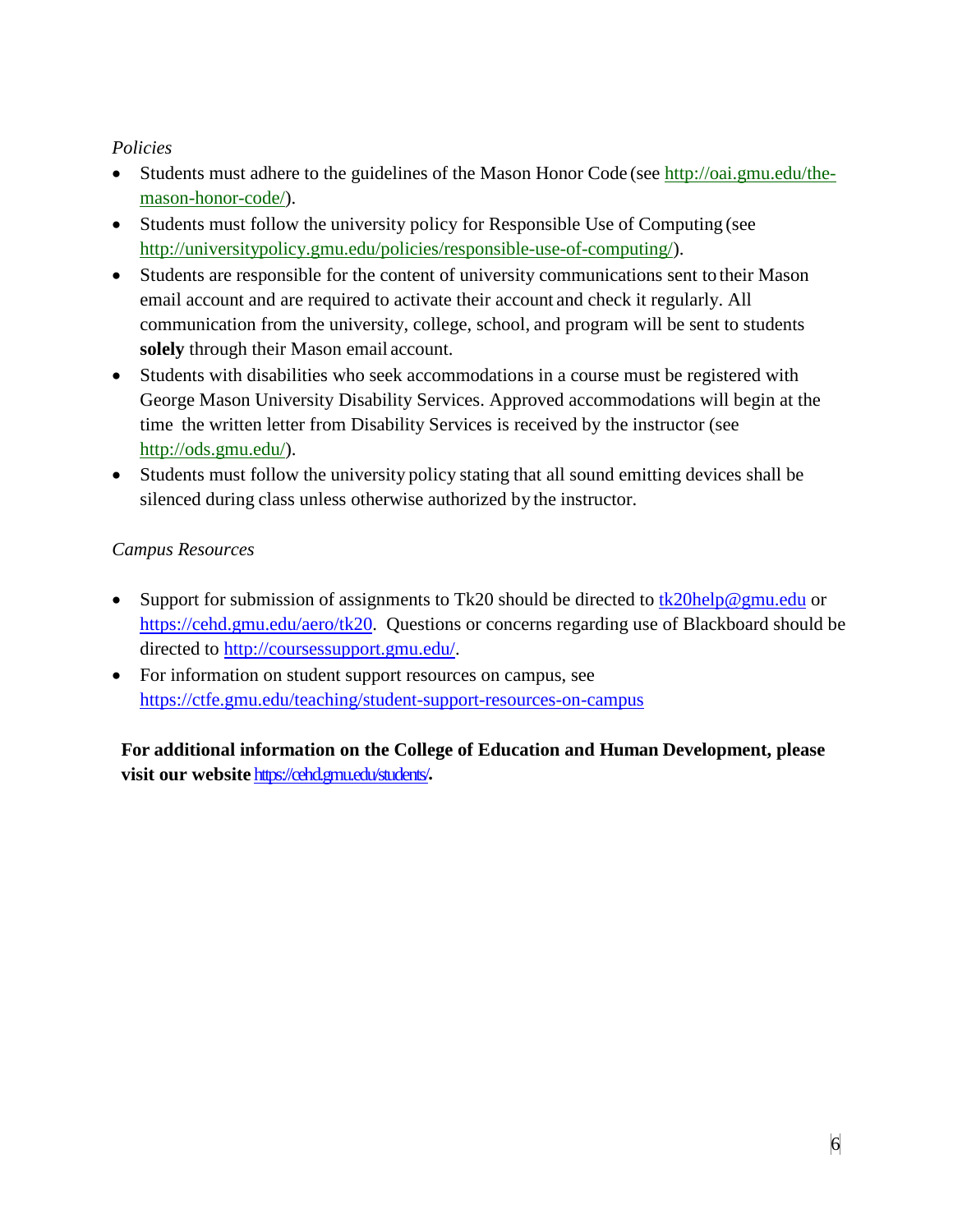# **Class Schedule**

| Week          | Guiding Questions and Topics                          | <b>Activities and Projects</b>                     |  |
|---------------|-------------------------------------------------------|----------------------------------------------------|--|
| Week 1        | How can we as teacher leaders, help                   | Complete the narrated Prezi                        |  |
| Aug 28-Sept 3 | others to overcome common                             | presentation                                       |  |
|               | obstacles to effective learning                       |                                                    |  |
|               | communication and collaboration so                    |                                                    |  |
|               | that their students are better prepared               |                                                    |  |
|               | for the demands of the 21 <sup>st</sup> Century?      |                                                    |  |
|               |                                                       |                                                    |  |
|               | What is an online/blended                             |                                                    |  |
|               | community of inquiry?                                 |                                                    |  |
|               |                                                       |                                                    |  |
|               | What are the responsibilities of a<br>modern teacher? |                                                    |  |
|               |                                                       |                                                    |  |
|               | How is social presence established                    |                                                    |  |
|               | and why is it important?                              |                                                    |  |
|               |                                                       |                                                    |  |
| Week 2        | What are the responsibilities of a                    | Read Saber-tooth Curriculum and                    |  |
| Sept 5-10     | modern teacher?                                       | complete the reading guide.                        |  |
|               |                                                       |                                                    |  |
|               | Why has our educational system been                   | Attend the online meeting on Sept 7 <sup>th</sup>  |  |
|               | so slow to change and what are the                    | at 5:00 p.m. EST with Tara Farr, an                |  |
|               | costs?                                                | experienced online teacher.                        |  |
| Week 3        | What does society need?                               | Read the first half of Creative Schools            |  |
| Sept 11-17    |                                                       | and begin your argumentation graphic               |  |
|               | Does education need reforming? If                     | organizer.                                         |  |
|               | so, what should classrooms and                        |                                                    |  |
|               | schools look like and what will be                    | Prepare for and participate in the                 |  |
|               | teachers' responsibilities?                           | discussion board activity.                         |  |
|               |                                                       | Attend the online meeting on Sept 13 <sup>th</sup> |  |
|               |                                                       | at 5:00 EST with Falah Amro who is                 |  |
|               |                                                       | researching teachers' facilitating                 |  |
|               |                                                       | practices with adaptive learning                   |  |
|               |                                                       | software.                                          |  |
| Week 4        | What does society need?                               | Finish reading Creative Schools and                |  |
| Sept 18-24    |                                                       | complete the argumentation graphic                 |  |
|               | Does education need reforming? If                     | organizer.                                         |  |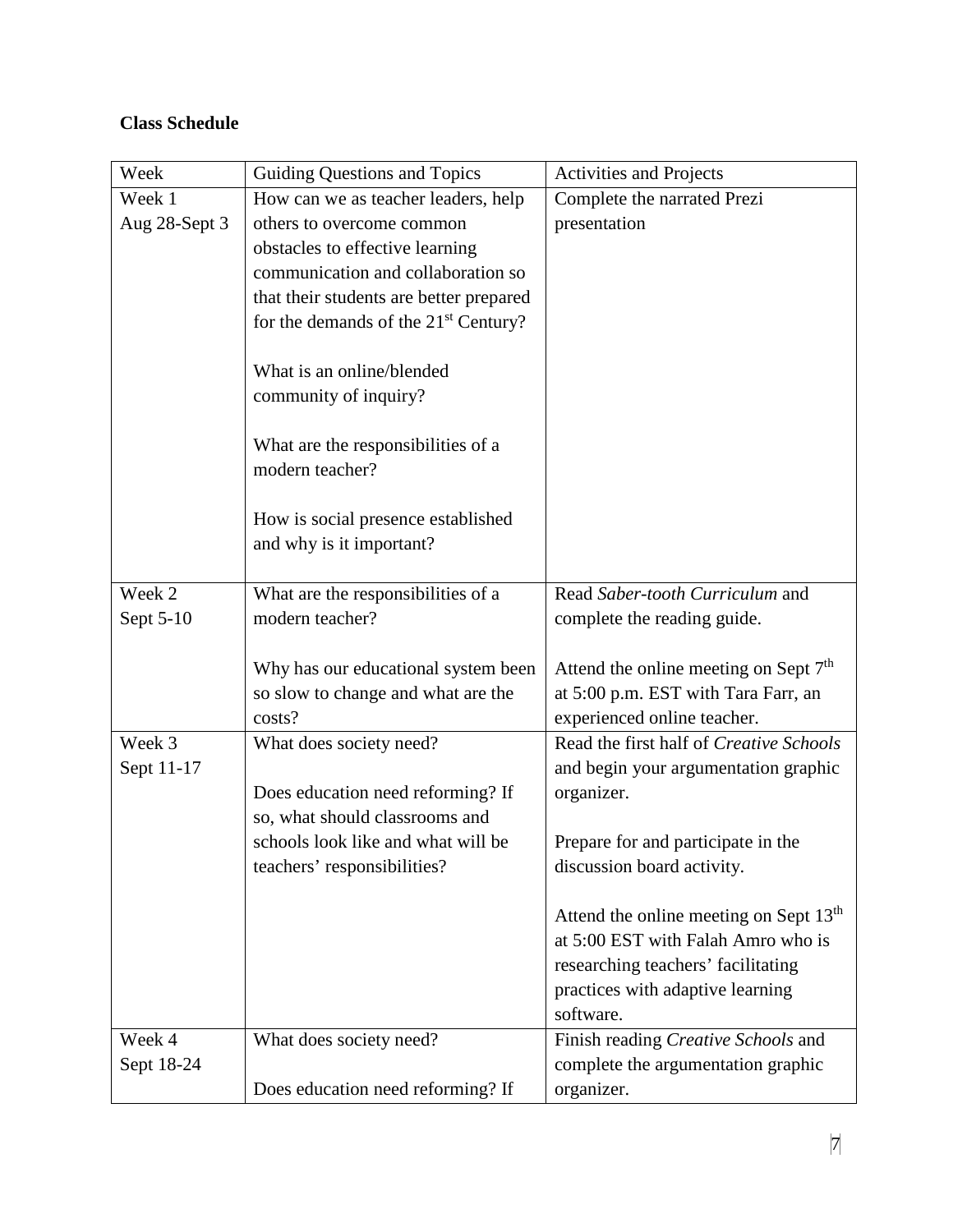|               | so, what should classrooms and               |                                                    |  |
|---------------|----------------------------------------------|----------------------------------------------------|--|
|               | schools look like and what will be           | Prepare for and participate in the                 |  |
|               | teachers' responsibilities?                  | discussion board activity.                         |  |
|               |                                              |                                                    |  |
|               |                                              | Attend the online meeting on Sept 19 <sup>th</sup> |  |
|               |                                              | at 4:30 EST with Mark Stevens who                  |  |
|               |                                              | has blended his social studies class.              |  |
| Week 5        | How can we as teacher leaders, help          | Participate in the online discussion.              |  |
| Sept 25-Oct 1 | others to overcome common                    |                                                    |  |
|               | obstacles to effective learning              | Attend and participate in your group's             |  |
|               | communication and collaboration so           | online meeting.                                    |  |
|               | that their students are better prepared      |                                                    |  |
|               | for the demands of the $21st$ Century?       | Attend the online meeting on Sept 25 <sup>th</sup> |  |
|               |                                              | at 5:00 EST with Brooke Watts, an                  |  |
|               |                                              | experienced PBL teacher.                           |  |
| Week 6        | What are obstacles that teachers in          | Attend and participate in your group's             |  |
| Oct 2-8       | your currently facing? What are              | online meeting.                                    |  |
|               | practical strategies for overcoming          |                                                    |  |
|               | those obstacles?                             | Work collaboratively on your                       |  |
|               |                                              | facilitator handbook                               |  |
|               | What should a teacher guide contain          |                                                    |  |
|               | to best inform teachers of effective         |                                                    |  |
|               | facilitating practices?                      |                                                    |  |
| Week 7        | Complete and submit the facilitator handbook |                                                    |  |
| Oct 10-16     |                                              |                                                    |  |

Note: Faculty reserves the right to alter the schedule as necessary, with notification to students.

# **Assessment Rubric(s)**

As explained earlier, the course will use a mastery-based approach to grading. As a result, students will need to complete all of the assignment criteria in order to earn points on the assignment and all assignments must be completed in order to pass the course.

# **Facilitator Handbook**

| Criteria          | <b>Expectation</b>                                                              |  |
|-------------------|---------------------------------------------------------------------------------|--|
| Introduction      | The introduction section effectively hooks teachers into the topic.             |  |
| Content and Scope | The handbook displays an exceptional or adequate understanding of               |  |
|                   | strategies and best practices for creating and facilitating collaborative       |  |
|                   | activities in ways that prepare students for the demands of the $21st$ century. |  |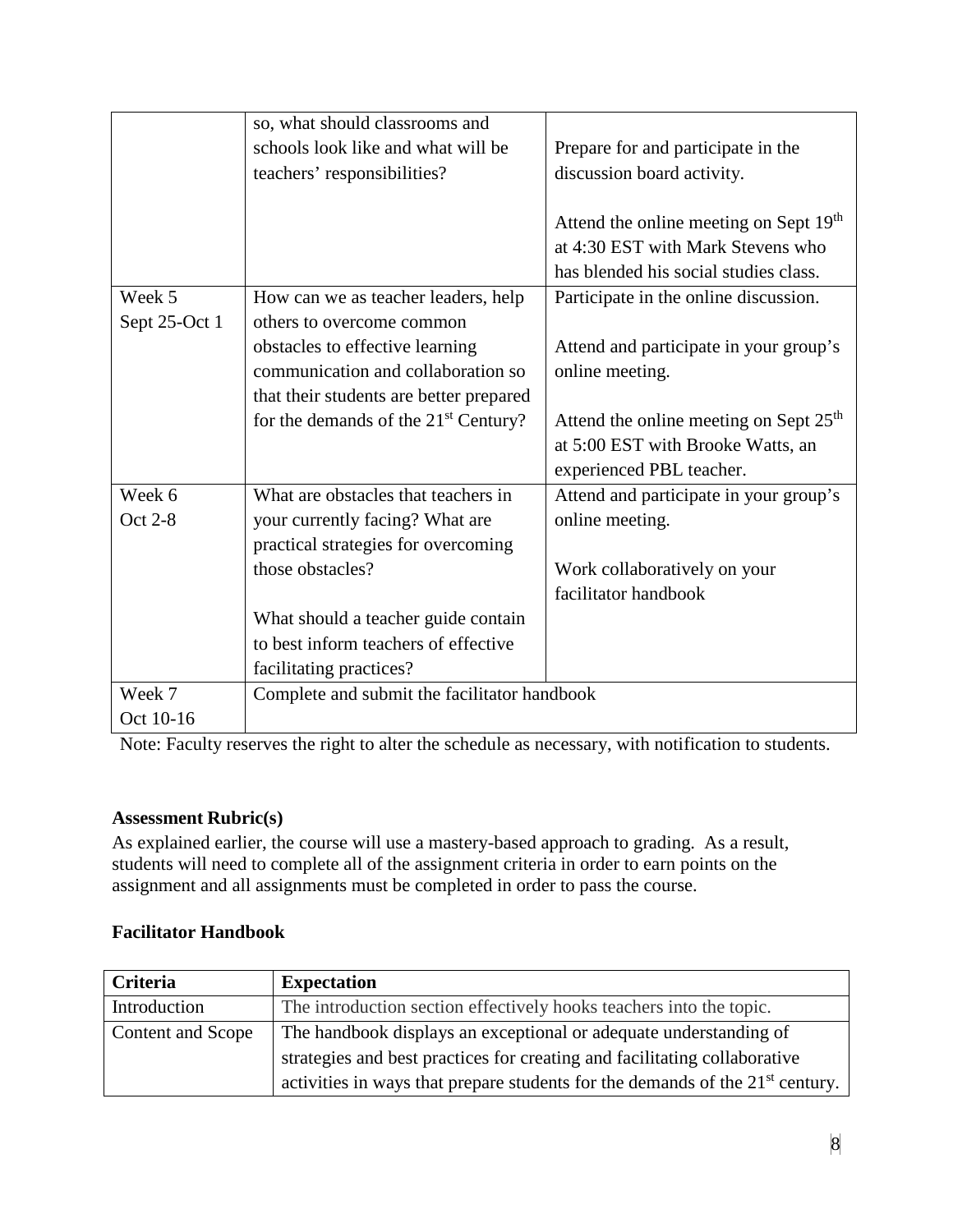| <b>Writing Style</b> | The handbook is easy to read, the ideas are well formulated, and only     |  |
|----------------------|---------------------------------------------------------------------------|--|
|                      | contains minor errors.                                                    |  |
| Layout               | Each section follows best design practices resulting in sections that are |  |
|                      | well organized and enjoyable to read.                                     |  |
| Media                | Contains multimedia elements that enhance the text content and adds       |  |
|                      | authenticity to the content.                                              |  |
| Utility              | The handbook provides clear strategies and content specific examples.     |  |
| Collaboration        | The handbook contains evidence of meaningful and equal participation      |  |
|                      | across all team members. The different sections also share a unified and  |  |
|                      | consistent style.                                                         |  |

# **Argumentation Graphic Organizer**

| <b>Criteria</b>      | <b>Expectation</b>                                                     |  |
|----------------------|------------------------------------------------------------------------|--|
| Content and Scope    | The organizer is centered on the primary argument of Creative Schools. |  |
|                      | Each sub-argument is also accurately highlighted with supporting       |  |
|                      | evidence and examples.                                                 |  |
| <b>Writing Style</b> | The organizer is easy to read and only contains minor errors.          |  |
| Layout and           | The graphic organizer layout is organized so relationships are clearly |  |
| Organization         | identified.                                                            |  |

# **Narrated Prezi Presentation**

| <b>Criteria</b> | <b>Expectation</b>                                                                                                                                                                                                                                           |  |
|-----------------|--------------------------------------------------------------------------------------------------------------------------------------------------------------------------------------------------------------------------------------------------------------|--|
| <b>Visuals</b>  | Contains engaging visuals (graphics, images, and/or videos) that support<br>the viewers' ability to understand the presented material. One of the image<br>needs to be a figure representing the framework as a whole.                                       |  |
| Transitions     | Contains several circle frames with timely transitions to keep<br>the audience engaged.                                                                                                                                                                      |  |
| Narration       | The audio narration effectively describes:<br>how the Community of Inquiry is founded<br>in constructivist principles<br>each of the three presences how they are each interrelated<br>the Practical Inquiry Model and the Cognitive Presence<br>Descriptors |  |